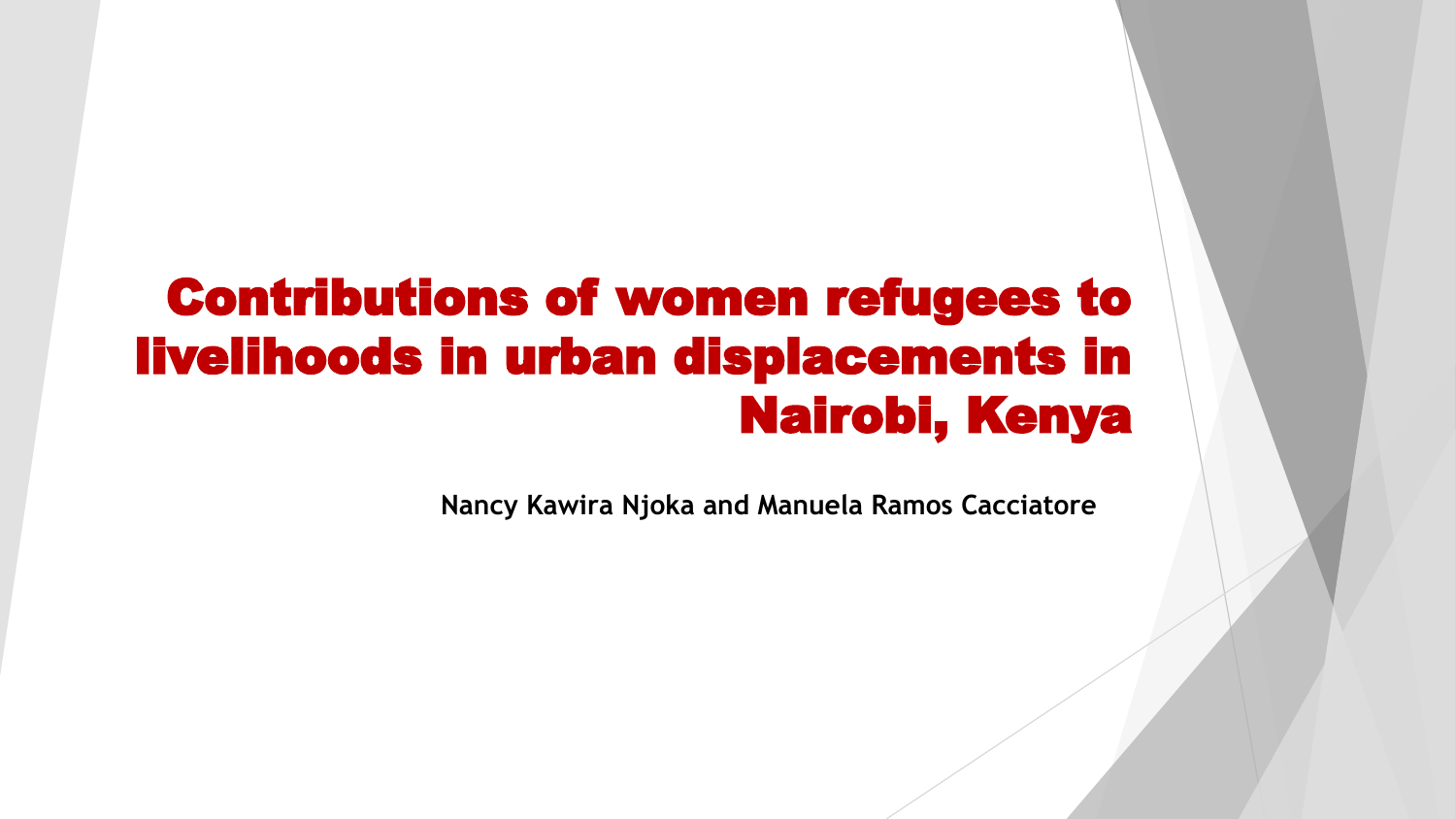# Refugee women account for the majority of refugees in Africa.

- **► Somali urban refugee women** have been key in rebuilding and establishing livelihoods in Kenya and mostly in a social political context that is constantly against them.
- The politics of victimisation of refugee women and children have been challenged through the agency of Somali refugee women in Kenya through their various coping mechanisms and strategies to redefine their roles.

**Contributions of women refugees to** livelihoods in urban displacements in Nairobi, Kenya

Nancy Kawira Nioka and Manuela Ramos Cacciatore

WIPO FOR OFFICIAL USE ONLY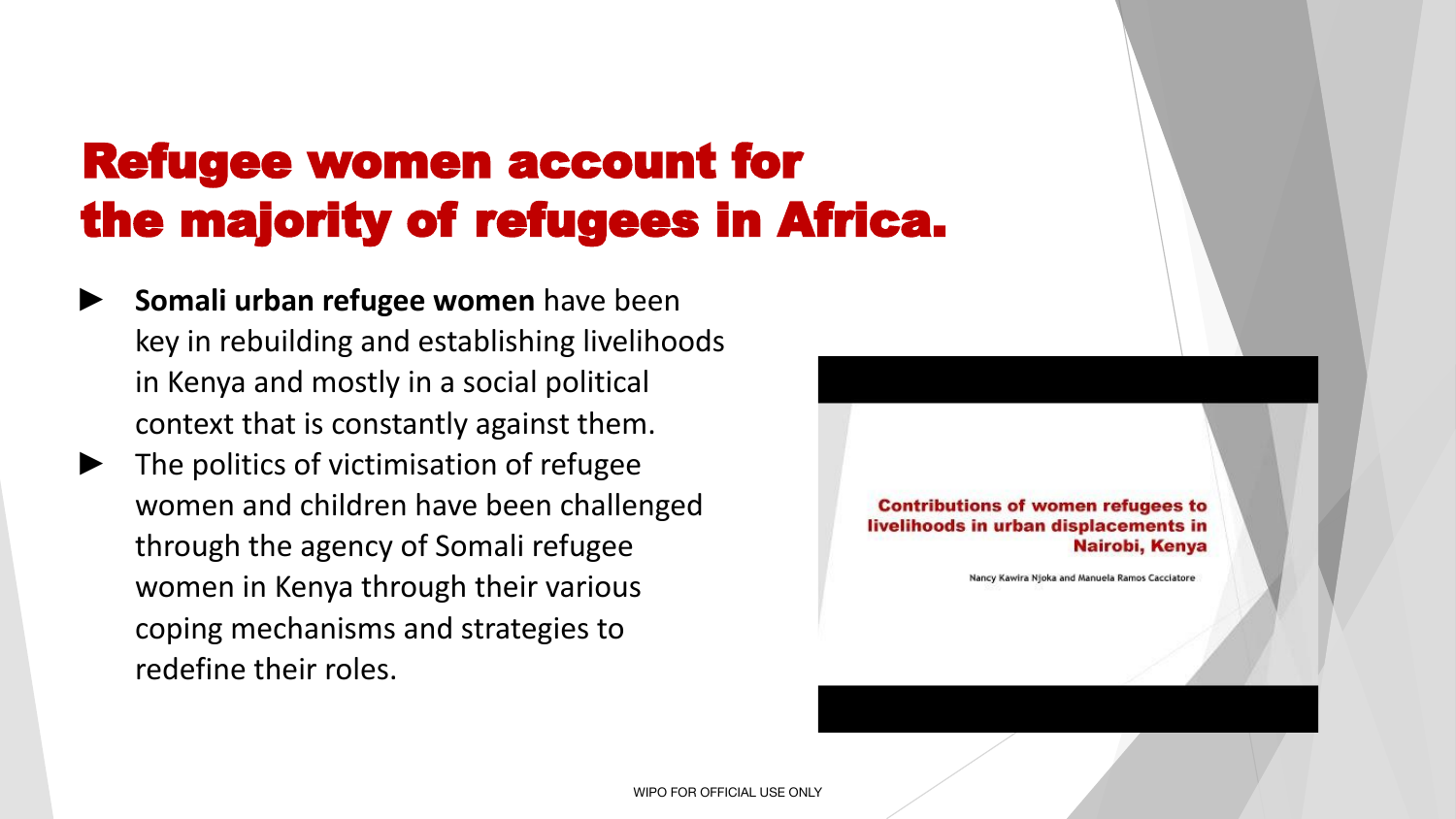#### A complex map of actors

[Livelihoods of protracted refugees in Kenya](https://rli.blogs.sas.ac.uk/2021/07/07/livelihoods-of-somali-urban-refugees-in-eastleigh-nairobi/)



… but where are the "**women**" actor here and what role do they play?

WIPO FOR OFFICIAL USE ONLY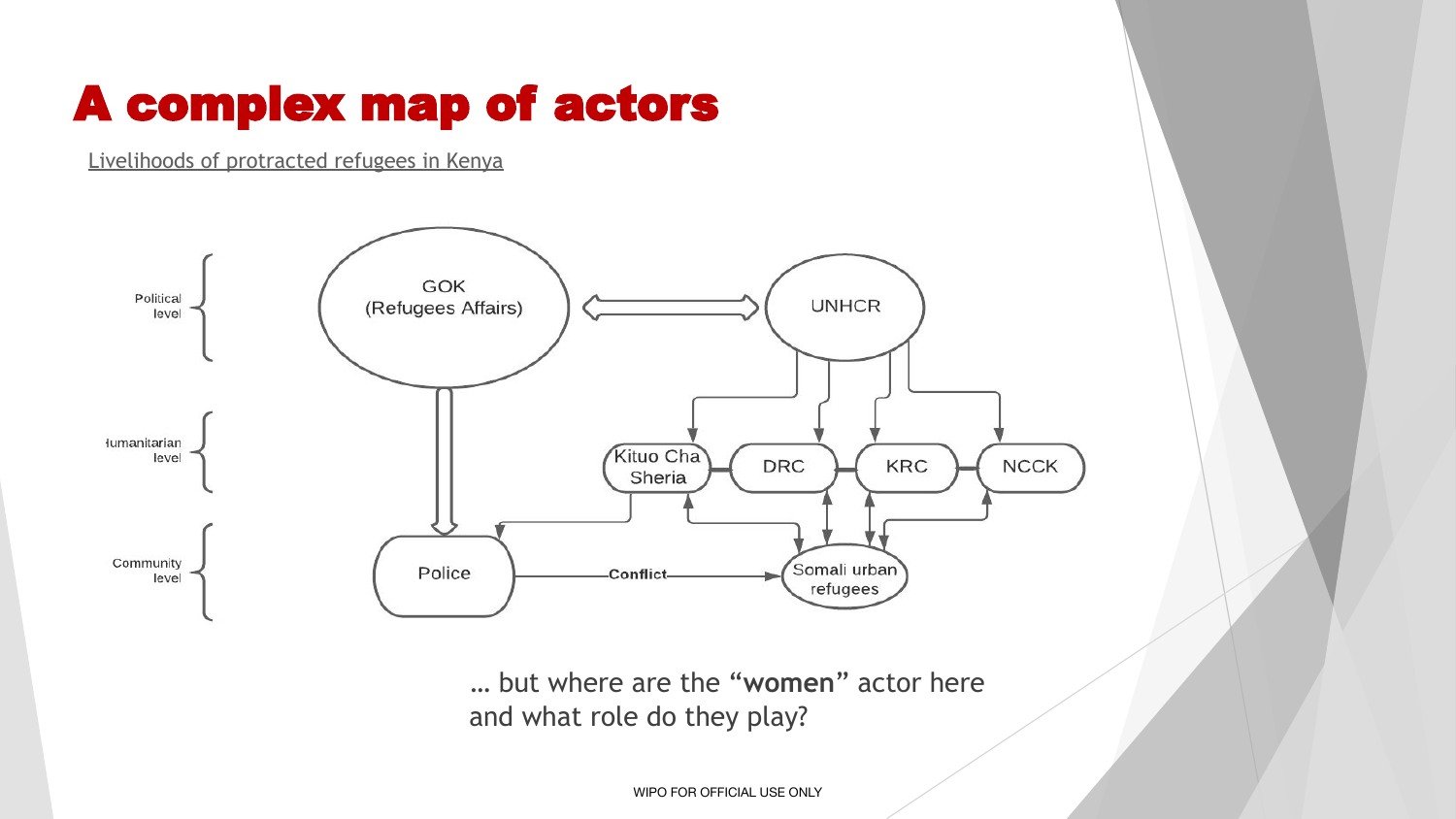### Scope of the research

- Why protracted migration in Kenya?
- Why Somali community in Easleight?
- Why women refugees?

Feminist approach guided by 4 themes:

- Mobility patterns from camps to urban areas
- Somali ethnicity
- Citizenship in Kenya
- Livelihoods

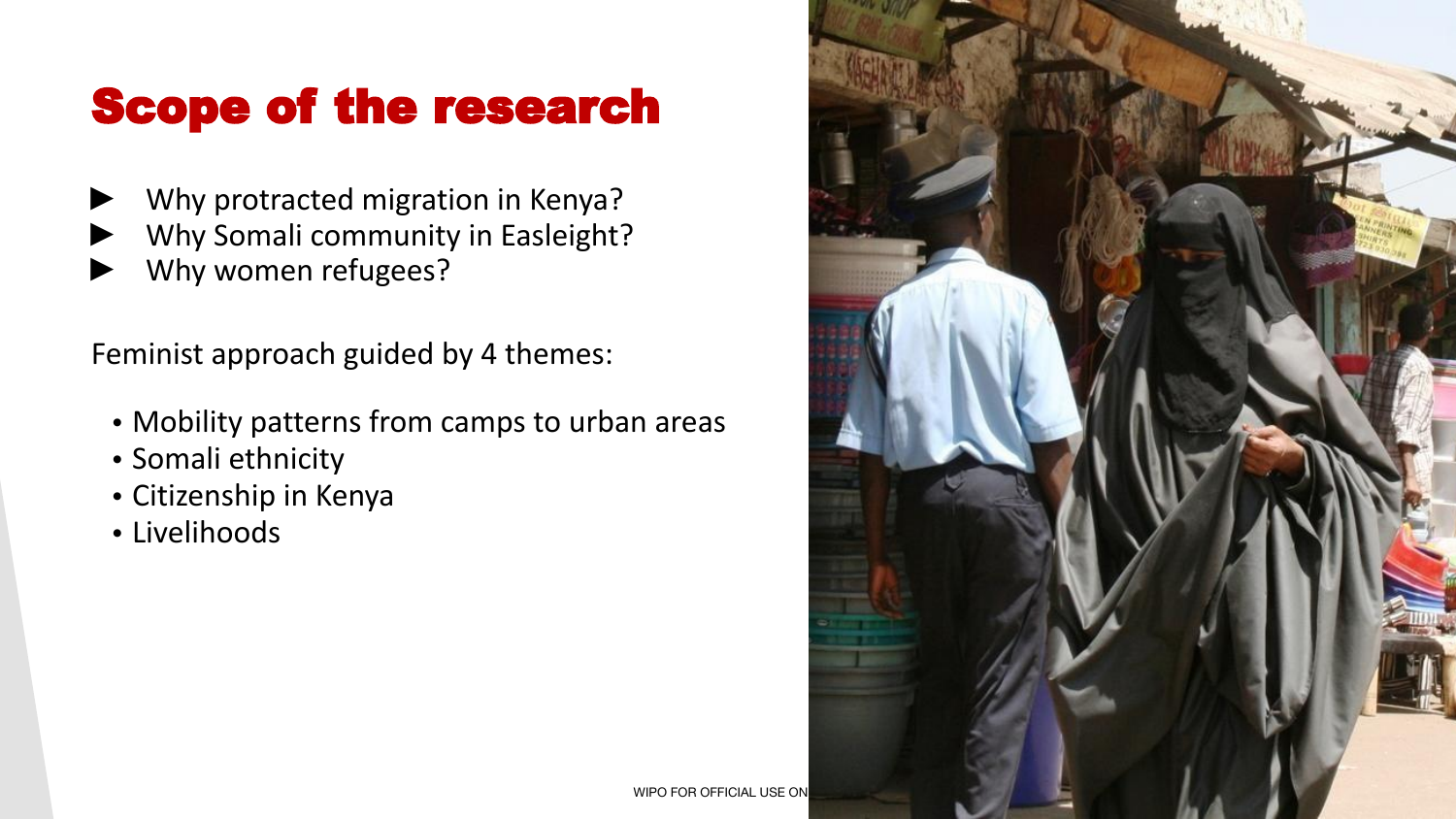## Understanding the role of women refugees in forging livelihoods

**How do Somali urban women refugees create their avenues for livelihoods?**

- ► Qualitative case study: Empirical data collected through fieldwork in Nairobi in 2020.
- ► Literature on gender and migration on agency of refugees in creating avenues to access livelihoods - victimhood and agency
- ► Policy frameworks and actions of the Kenyan government and humanitarian actors.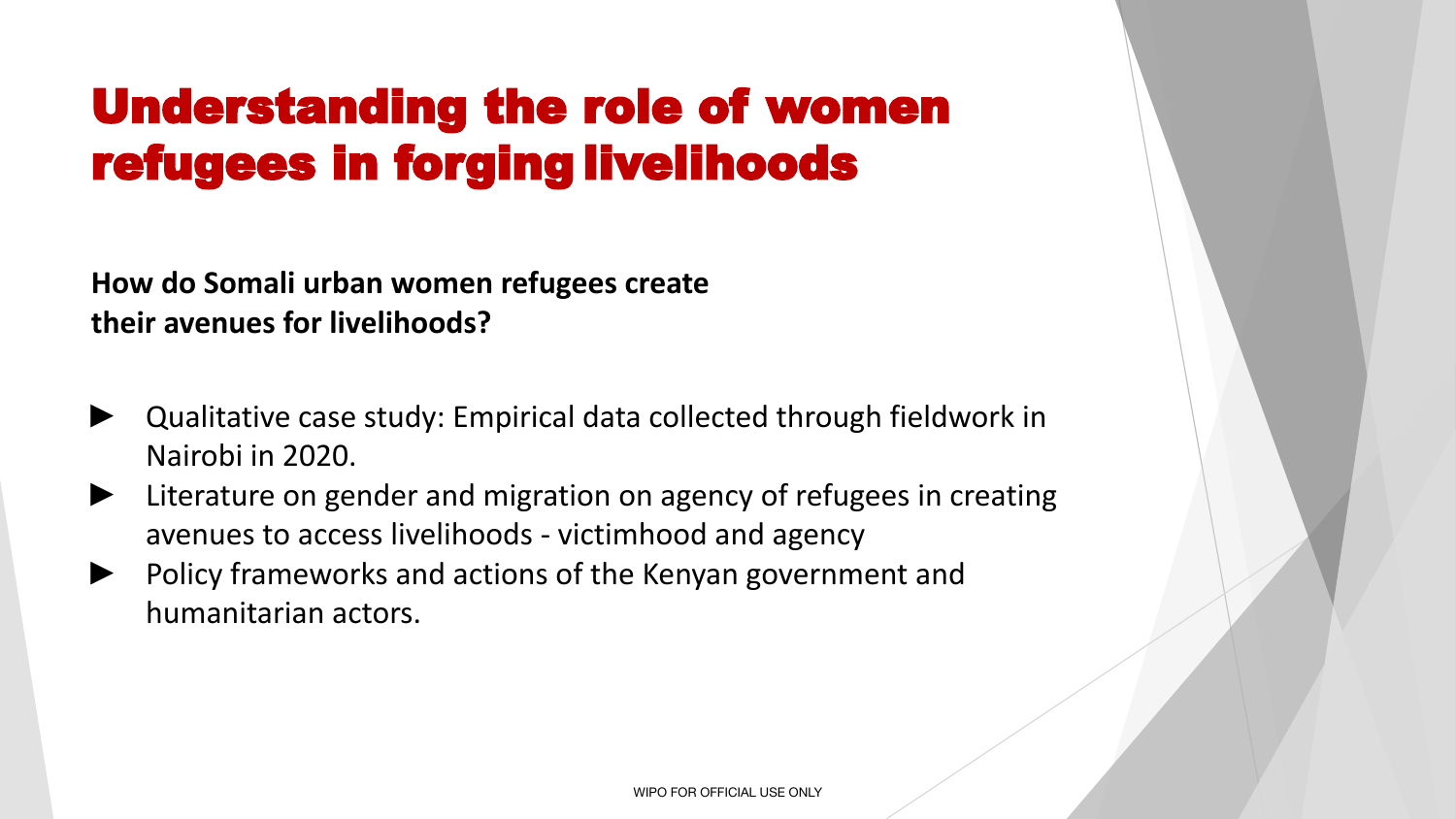#### Feminist lenses: How to approach the target group?

**How to notice and capture gender differences among the Somali community?**



- Community leaders, women spaces and focus groups to collect qualitative data
- ► Feminist research ethics: take into account invisible power dynamics - feminists among the Soamli women communities
- ► Review research's boundaries